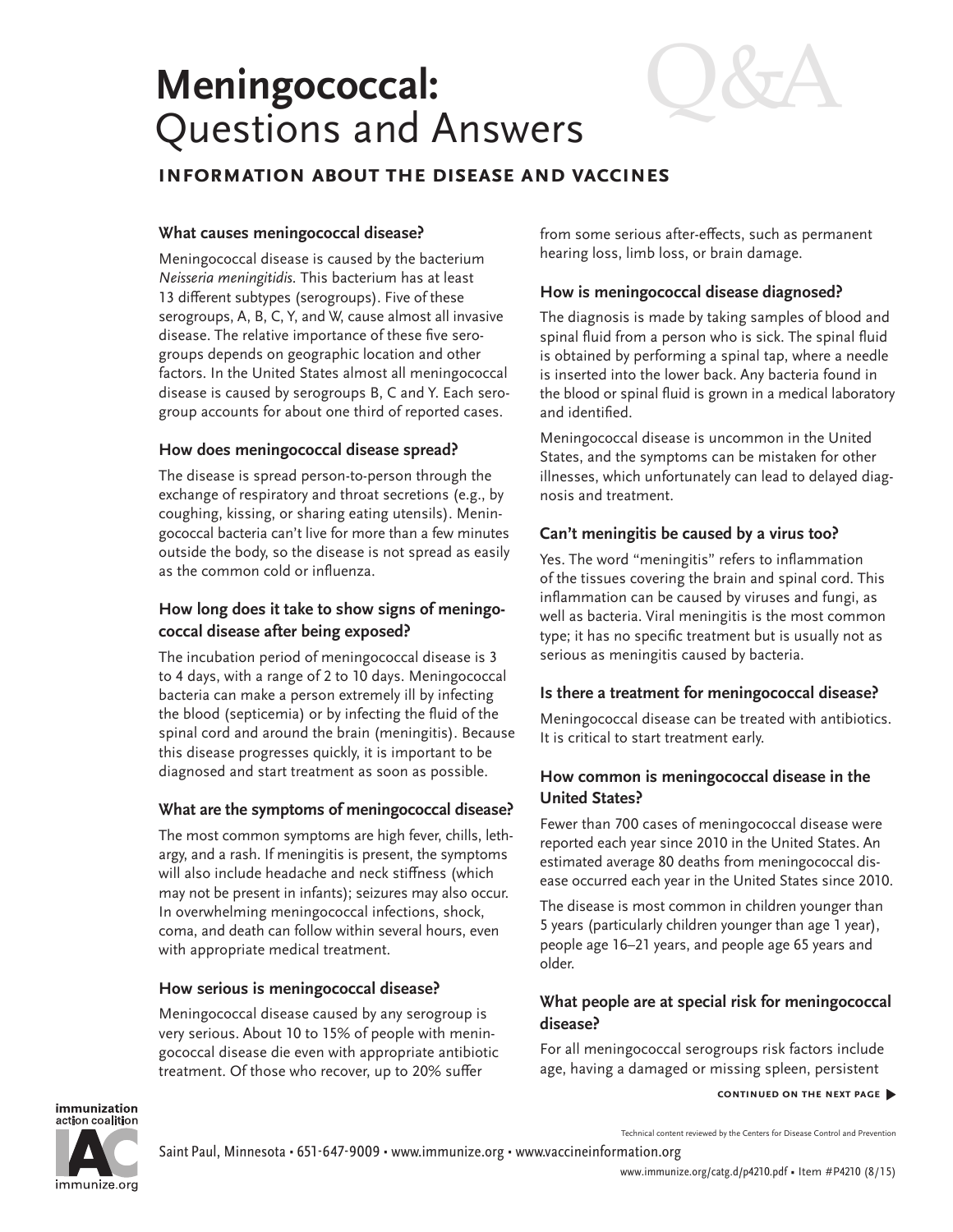complement component deficiency (an immune system disorder), and occupation as a microbiologist in a laboratory that works with meningococcal isolates.

Certain groups are at increased risk for meningococcal serogroups A, C, Y, and W but not serogroup B. These risk factors include travel to places where meningococcal disease is common (such as certain countries in Africa and in Saudi Arabia), and college freshmen who live in a dormitory (see question below for more on college students). Other risk factors for serogroups A, C, Y and W include having a previous viral infection, living in a crowded household, having an underlying chronic illness, and being exposed to cigarette smoke (either directly or second-hand).

# **How common is meningococcal disease in the world?**

Meningococcal disease occurs throughout the world, but is more common in the area of Africa known as the "meningitis belt." Serogroup A is responsible for most of the meningococcal disease in sub-Saharan Africa. This serogroup is uncommon in the United States.

# **Can you get meningitis more than once?**

Yes. Meningitis can be caused by different serogroups of the meningococcal bacterium, by other bacteria such as *Streptococcus* and *Haemophilus*, as well as by viruses and fungi. Being vaccinated against *Neisseria meningitidis* or having had the

disease will not protect you against meningitis from other bacteria or viruses.

# **If a child is diagnosed with meningococcal disease, can anything be done to protect the other children with whom he has contact?**

Individuals who have been exposed to a person with bacterial meningitis can be protected by being started on a course of antibiotics immediately (ideally within 24

hours of the patient being diagnosed). This is usually recommended for household contacts and children attending the same day care or nursery school. Older children and adults (e.g., who are in the same school or church) aren't usually considered exposed unless

they have had very close contact with the infected person (e.g., kissing or sharing a glass).

In addition to the antibiotic treatment, vaccination may be recommended for people 2 months of age and older if the person's infection is caused by meningococcus serogroup A, C, Y, or W-135, which are contained in 3 of the 4 meningococcal vaccines available in the United States.

# **What meningococcal vaccines are available in the United States?**

There are 2 types of meningococcal vaccine available in the United States. Vaccines for meningococcal serogroups A, C, W and Y are composed of polysaccharide (sugar molecules) from the surface of the meningococcal bacteria. Meningococcal vaccines in which the polysaccharide is chemically bonded ("conjugated") to a protein produce better protection and are more effective in young children than the original polysaccharide vaccine. Vaccines for meningococcal serogroup B (MenB) are composed of proteins also found in the surface of the bacteria. Neither type of vaccine contains live meningococcal bacteria.

Meningococcal polysaccharide or conjugate vaccines provide no protection against serogroup B disease and MenB vaccines provide no protection against serogroup A, C, W or Y disease. For protection against all 5 serogroups of meningococcus it is necessary to receive both vaccines.

| Meningococcal Vaccines Licensed in U.S. |                        |                                      |                                |                            |
|-----------------------------------------|------------------------|--------------------------------------|--------------------------------|----------------------------|
| <b>TRADE NAME</b>                       | <b>TYPE OF VACCINE</b> | <b>SEROGROUPS</b><br><b>INCLUDED</b> | <b>YEAR</b><br><b>LICENSED</b> | <b>APPROVED AGES</b>       |
| Menomune                                | Polysaccharide         | A, C, W, Y                           | 1981                           | 2 years and older          |
| Menactra                                | Conjugate              | A, C, W, Y                           | 2005                           | 9 months-55 years*         |
| Menyeo                                  | Conjugate              | A, C, W, Y                           | 2010                           | 2 months-55 years*         |
| MenHibrix                               | Conjugate              | C, Y and Hib                         | 2012                           | 6 weeks-18 months          |
| Trumenba                                | Protein                | B                                    | 2014                           | $10-25$ years <sup>†</sup> |
| Bexsero                                 | Protein                | B                                    | 2015                           | $10-25$ years <sup>†</sup> |

\*may be given to people age 56 years or older

†may be given to people age 26 years or older

# **How is this vaccine given?**

Meningococcal polysaccharide vaccine (MPSV4) is given as an injection into the fatty tissue of the upper arm. Meningococcal conjugate vaccines (MCV4) are given in a leg muscle of a young child or the deltoid

#### **continued on the next page** �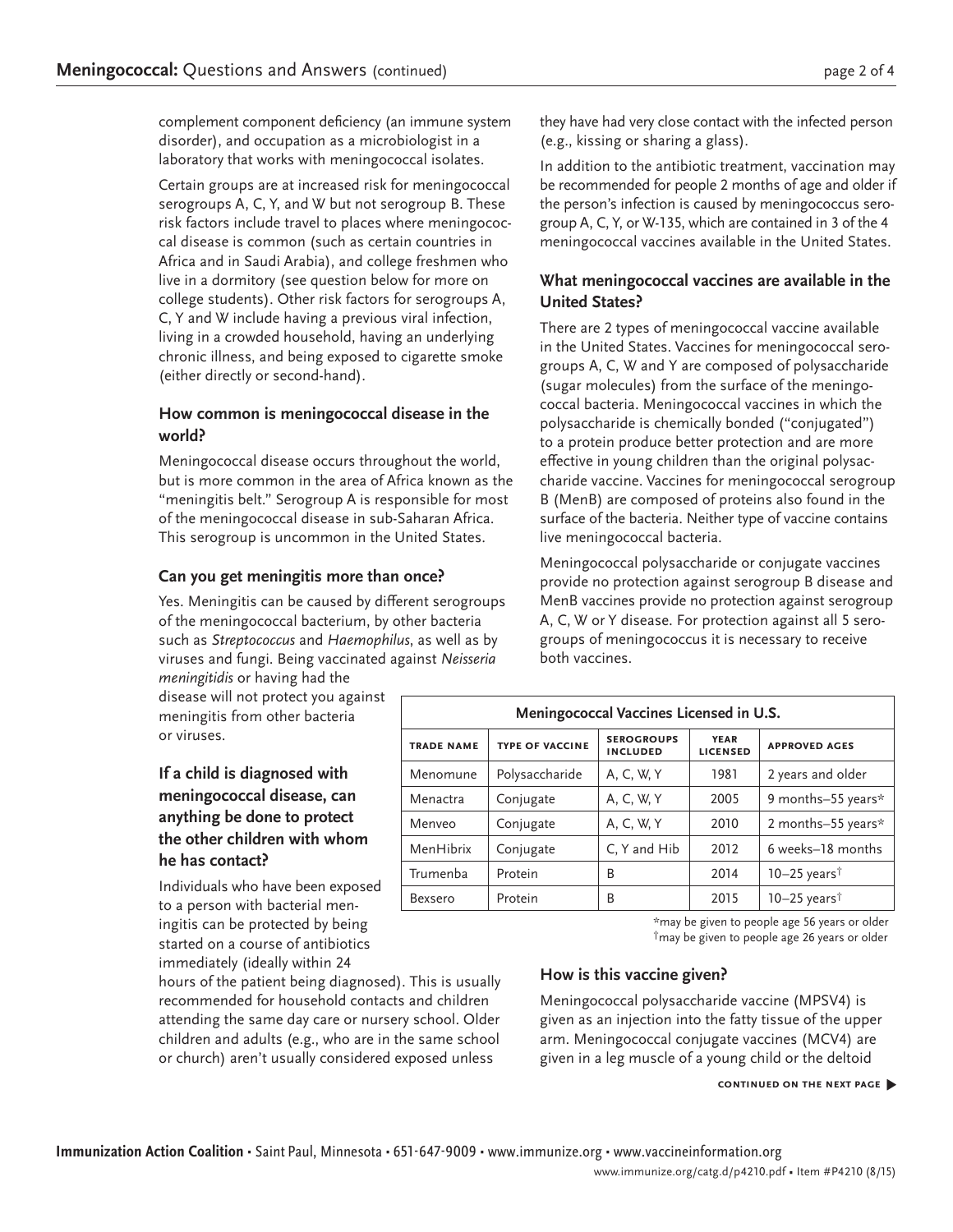(arm) muscle of an older child or adult. MenB vaccines are given in the deltoid muscle.

# **Who should get the meningococcal vaccine?**

Certain groups should receive both MCV4 and MenB vaccines. Others are recommended to receive MCV4 only. MPSV4 is recommended only for certain people older than 55 years.

**MCV4** is recommended for these groups:

- All children and teens, ages 11 through 18 years
- • People younger than 22 years of age if they are or will be a first-year college student living in a residential hall
- **•** People age 2 months and older who have a damaged or missing spleen (MenHibrix may be used for children age 6 weeks through 18 months in this group)
- **•** People age 2 months and older who have persistent complement component deficiency (an immune system disorder), or are at risk during an outbreak caused by a vaccine serogroup (MenHibrix may be used for children age 6 weeks through 18 months in these groups)
- **•** People age 2 months and older who reside in or travel to certain countries in sub-Saharan Africa as well as to other countries for which meningococcal vaccine is recommended (e.g., travel to Mecca, Saudi Arabia, for the annual Hajj).
- **•** People working with meningococcus bacteria in laboratories

**MenB** is recommended for these groups:

- **•** People age 10 years and older who have a damaged or missing spleen
- **•** People age 10 years and older who have persistent complement component deficiency (an immune system disorder), or are at risk during an outbreak caused by a vaccine serogroup
- **•** People working with meningococcus bacteria in laboratories

MenB vaccines are not routinely recommended for all adolescents or college students. However, at their June 2015 meeting ACIP voted to recommend that a MenB vaccine series may be administered to persons 16 through 23 years of age with a preferred age of vaccination of 16 through 18 years. This permissive (Category B) recommendation allows the clinician to make a MenB vaccine recommendation based on the risk and benefit for the individual patient.

# **Should college students be vaccinated against meningococcal disease?**

The MCV4 vaccine is recommended for previously unvaccinated first-year college students, age younger than 22 years, who are or will be living in a residence hall. Some colleges and universities require incoming freshmen and others to be vaccinated with MCV4; some may also require that a dose of MCV4 have been given since the age of 16 years. MCV4 may be available from the college health service.

Although several small MenB outbreaks have occurred on college campuses since 2013, college students in general are not at higher risk of MenB then persons of the same age who are not college students. Consequently, ACIP does not routinely recommend MenB vaccination for college students. However, college students may choose to receive MenB vaccine to reduce their risk should a MenB outbreak occur.

# **Why doesn't ACIP recommend MenB vaccination for all adolescents or all college students?**

Although a person with MenB disease can die or be permanently scarred or disabled, and may incur staggering medical expenses, MenB disease is rare and MenB vaccine is very expensive. A recommendation to vaccinate all adolescents or all college students is not cost-effective.

# **How many doses of meningococcal vaccine are needed?**

For MCV4 vaccines the number of doses recommended depends on the age when the vaccine is given and the presence of certain medical conditions or risk factors. All adolescents should be vaccinated with one dose of MCV4 at ages 11 or 12 years and with a booster dose at age 16 years. All teens who were vaccinated with MCV4 at ages 13 through 15 years need a booster dose at age 16 through 18 years (at least 8 weeks after the first dose). First-year college students younger than 22 years who are living in a residential hall should get an MCV4 booster dose if their previous dose was given before age 16 years. People ages 2 months and older who have certain risk factors such as no spleen or a damaged spleen, or persistent complement component deficiency (an immune system disorder), may need more than one dose. In addition, vaccinated people who remain at risk, such as people without a spleen, microbiologists who work with meningococcus, or

**continued on the next page** �